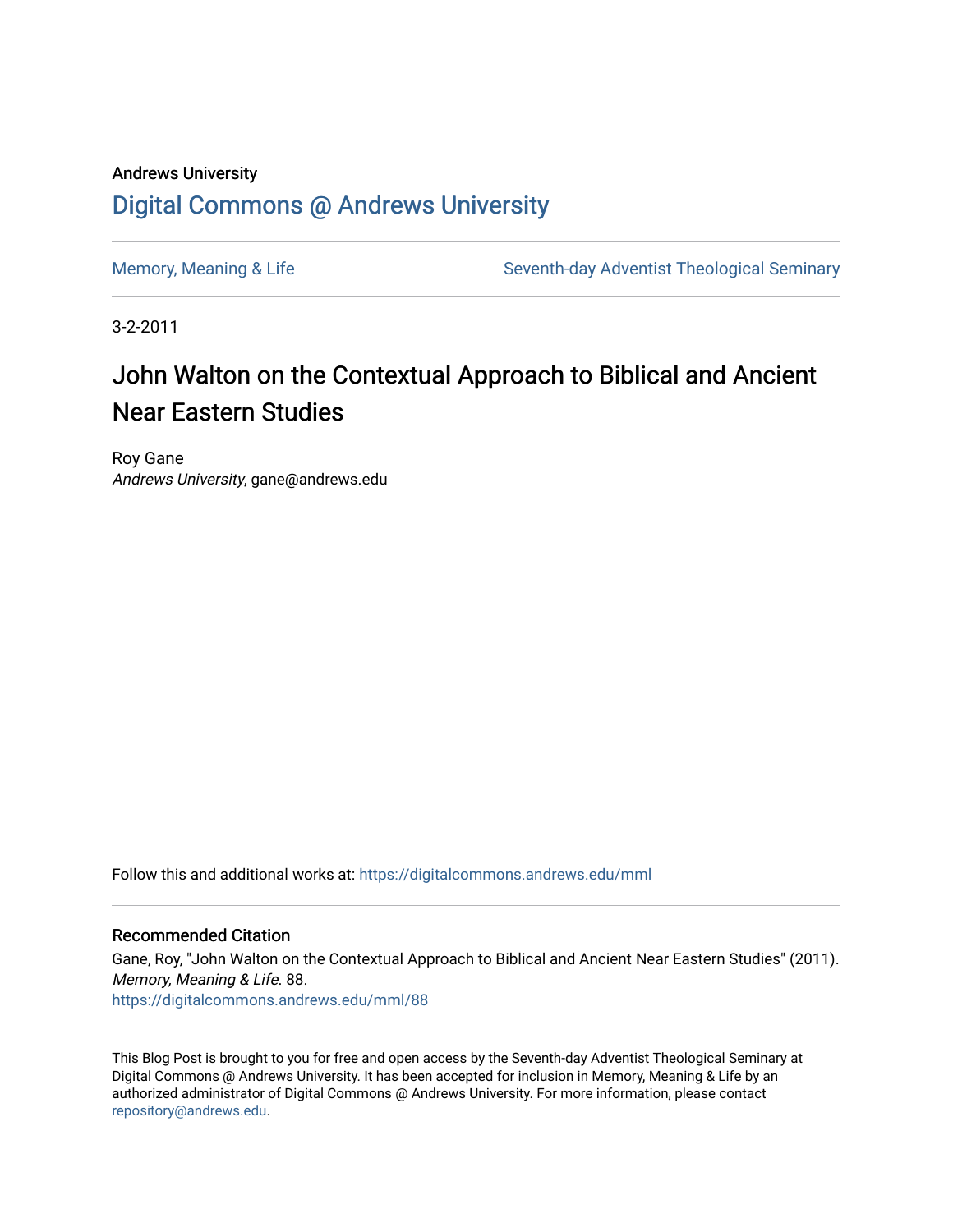The Wayback Machine - http://web.archive.org/web/20120712170341/http://www.memorymeaningfaith.or…

# **[Memory, Meaning & Faith](http://web.archive.org/web/20120712170341/http://www.memorymeaningfaith.org/blog/)**

- $\bullet$  [Main](http://web.archive.org/web/20120712170341/http://www.memorymeaningfaith.org/blog)
- [About](http://web.archive.org/web/20120712170341/http://www.memorymeaningfaith.org/blog/about.html)
- [Archives](http://web.archive.org/web/20120712170341/http://www.memorymeaningfaith.org/blog/archives.html)

[« "Be Holy For I Am Holy" - God's Call for Holiness](http://web.archive.org/web/20120712170341/http://www.memorymeaningfaith.org/blog/2011/02/be-holy-for-i-am-holy-gods-call-for-holiness.html) | [Main](http://web.archive.org/web/20120712170341/http://www.memorymeaningfaith.org/blog/) | [The Lost and Found World of Genesis 1 »](http://web.archive.org/web/20120712170341/http://www.memorymeaningfaith.org/blog/2011/03/the-lost-and-found-world-of-genesis-1.html)

# **March 02, 2011**

#### **John Walton on the Contextual Approach to Biblical and Ancient Near Eastern Studies**

By Roy Gane (Old Testament Department SDA Theological Seminary, Andrews University)

Even as Assyriology and Egyptology (and also Hittitology) emerged as serious, autonomous, academic disciplines, the attention of many remained focused on the Bible. As discoveries of major archives followed one after another from the 1920s to the 1970s, each was greeted with initial excitement as scholars made great claims for the impact of the archive on the Bible. In most cases, time and more careful attention resulted in many, if not all, of the initial claims being rejected. Methodological maturity began to be displayed in the careful work of W. W. Hallo, who promoted a balanced approach called the "contextual approach," which seeks to identify and discuss both similarities and differences that can be observed between the Bible and the texts from the ancient Near East. "Hallo's goal, 'is not to find the key to every biblical phenomenon in some ancient Near Eastern precedent, but rather to silhouette the biblical text against its wider literary and cultural environment.' Thus we must not succumb either to 'parallelomania' or to 'parallelophobia.'" It is Hallo's work that has provided the foundation for the following discussion of methodology.

(John H. Walton, **Ancient Near Eastern Thought and the Old Testament: Introducing the Conceptual World of** the Hebrew Bible [Grand Rapids: Baker Academic, 2006], 17-18).

Posted by [Roy Gane](http://web.archive.org/web/20120712170341/http://profile.typepad.com/rgane) on March 02, 2011 in [Quotable](http://web.archive.org/web/20120712170341/http://www.memorymeaningfaith.org/blog/sources/) | [Permalink](http://web.archive.org/web/20120712170341/http://www.memorymeaningfaith.org/blog/2011/03/quote-john-walton-contextual-approach-bible-anetexts.html)

[Save to del.icio.us](http://web.archive.org/web/20120712170341/http://del.icio.us/post) I The Way...

#### **Comments**

You can follow this conversation by subscribing to the [comment feed](http://web.archive.org/web/20120712170341/http://www.memorymeaningfaith.org/blog/2011/03/quote-john-walton-contextual-approach-bible-anetexts/comments/atom.xml) for this post.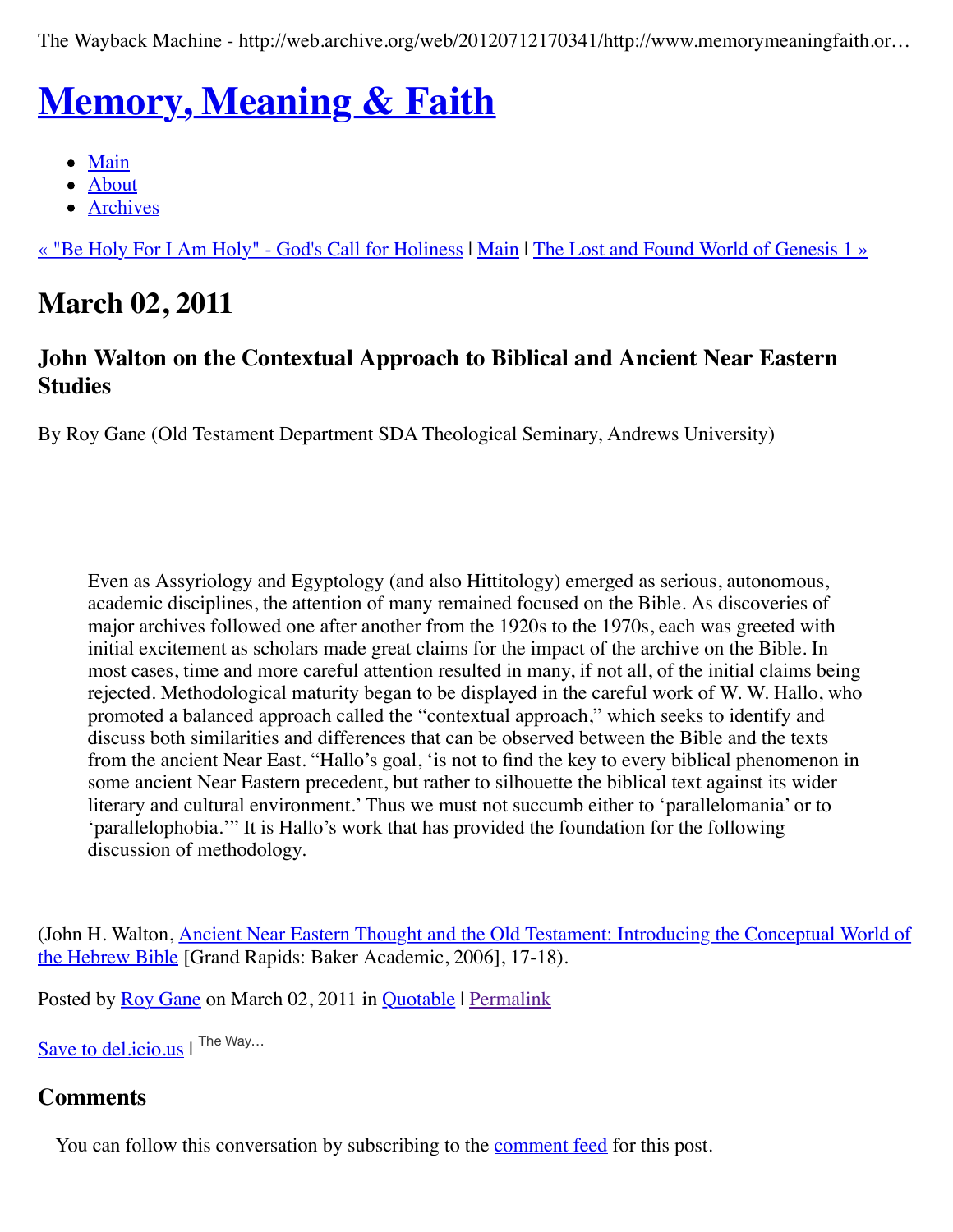Certainly the Seminary should teach Hebrew thought, which must include the ability to read and understand Hebrew writings in the context of time and circumstances. However, the vast majority of its graduates will enter the ministry as pastors. As such, their role is not so much conversation, or debate with their peers, but feeding, reassuring, and guiding their flock.

In that context, New Testament thought is to the point: particularly, the Gospel of John, the Epistle to the Hebrews, and the Revelation of Jesus Christ to John. The emerging church as it closed the first century and was about to enter the second was embattled for several sides. The eternal questions: "Where did I come from? Why am I here? What happens to me when I die?"were up close and personal.

Thus these Scriptures are replete with assurances of a Creator/Redeemer God. Furthermore, His ministry clearly demonstrated the controlling power of His "Word" to heal, to bring forth life, and to save.

The Three Angel's Messages are of a Creator/Redeemer God. A God Who is so intimately acquainted as not only to know the hairs of each person's head but the circumstances of each person's life from birth and before.

Wouldn't it be wise to preach the judgment in term of having a Friend in court? A Friend who has such intimate knowledge, concern, and love for each soul?

As a father with three great grandchildren, I find great comfort to be found "safe in the arms of Jesus", my Maker and my Redeemer.

The New Testament writers shared that belief in the most positive declarative sense. Let us spread the Word!

Posted by: Tom Zwemer | [March 09, 2011 at 12:04 PM](http://web.archive.org/web/20120712170341/http://www.memorymeaningfaith.org/blog/2011/03/quote-john-walton-contextual-approach-bible-anetexts.html?cid=6a01287656f488970c0147e31a66cf970b#comment-6a01287656f488970c0147e31a66cf970b)

#### **Verify your Comment**

#### **Previewing your Comment**

Posted by: 1

This is only a preview. Your comment has not yet been posted.

Post | Edit

Your comment could not be posted. Error type: Your comment has been posted. [Post another comment](javascript:void%200;)

<span id="page-2-0"></span>The letters and numbers you entered did not match the image. Please try again.

As a final step before posting your comment, enter the letters and numbers you see in the image below. This prevents automated programs from posting comments.

Having trouble reading this image? [View an alternate.](#page-2-0)

Continue

#### **Post a comment**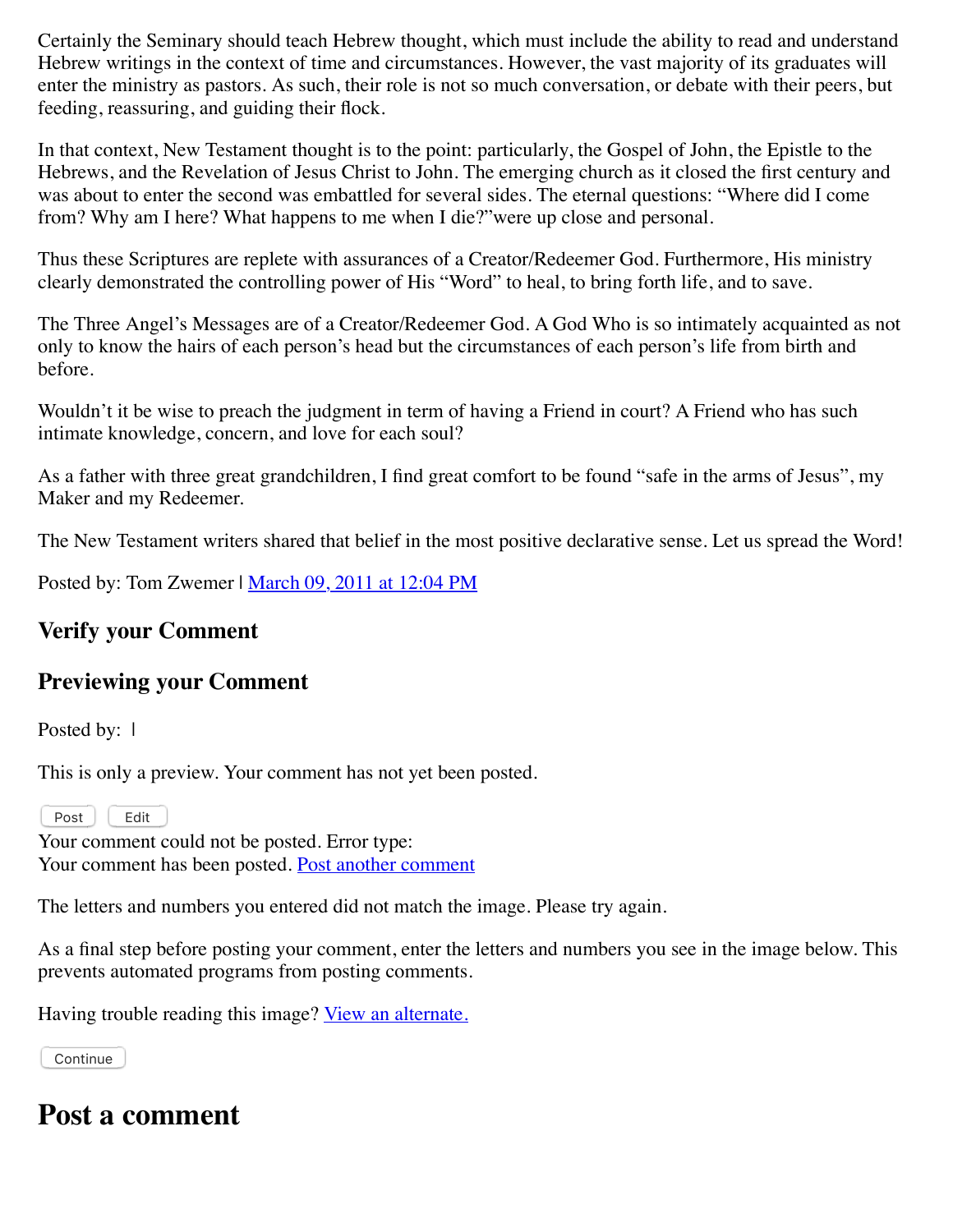# **[About](http://web.archive.org/web/20120712170341/http://memorymeaningfaith.typepad.com/blog/about.html)**

Memory, Meaning  $& Faith$  is a blog covering Christian history in light of contemporary issues.

- [Why We're Here](http://web.archive.org/web/20120712170341/http://www.memorymeaningfaith.org/blog/why-were-here.html)
- [Who We Are](http://web.archive.org/web/20120712170341/http://www.memorymeaningfaith.org/blog/who-we-are.html)
- [What We Believe](http://web.archive.org/web/20120712170341/http://www.memorymeaningfaith.org/blog/what-we-believe.html)
- [Commenting Guidelines](http://web.archive.org/web/20120712170341/http://www.memorymeaningfaith.org/blog/commenting-guidelines.html)

### **[Subscribe](http://web.archive.org/web/20120712170341/http://www.memorymeaningfaith.org/blog/subscribe.html)**

#### [Weekly Email Newsletter](http://web.archive.org/web/20120712170341/http://eepurl.com/im9P)

### **Search**

search

### **Popular Posts**

- [What Did The Adventist Pioneers Think About Women In Minestry?](http://web.archive.org/web/20120712170341/http://www.memorymeaningfaith.org/blog/2010/04/adventist-pioneers-women-ministry.html)
- ["Our College" Today](http://web.archive.org/web/20120712170341/http://www.memorymeaningfaith.org/blog/2010/06/our-college-today-.html)
- [The Hour Of His Judgment Is Come](http://web.archive.org/web/20120712170341/http://www.memorymeaningfaith.org/blog/2010/04/hour-judgment-is-come.html)
- [Higher Critical Thinking \(Part I\)](http://web.archive.org/web/20120712170341/http://www.memorymeaningfaith.org/blog/2010/03/highercritical-thinking-part-i.html)
- [The Trinity Is A Paradox](http://web.archive.org/web/20120712170341/http://www.memorymeaningfaith.org/blog/2010/03/the-trinity-is-a-paradox.html)
- [The Great Commission Inside The Church](http://web.archive.org/web/20120712170341/http://www.memorymeaningfaith.org/blog/2010/04/the-great-comission-inside-the-church.html)
- [Arminianism and Adventism Symposium](http://web.archive.org/web/20120712170341/http://www.memorymeaningfaith.org/blog/arminianism-and-adventism-symposium/)

# **Recent Comments**

- [Florin Lai](http://web.archive.org/web/20120712170341/http://www.memorymeaningfaith.org/blog/2012/02/2012-seminary-scholarship-symposium-.html?cid=6a01287656f488970c017616148ab1970c#comment-6a01287656f488970c017616148ab1970c)[u on 2012 Seminary Scholarship Symposium: "Reception of Ellen White's Trinitarian](http://web.archive.org/web/20120712170341/http://www.memorymeaningfaith.org/blog/2012/02/2012-seminary-scholarship-symposium-.html) Statements by Her Contemporaries (1897–1915)"
- [Florin Laiu](http://web.archive.org/web/20120712170341/http://www.memorymeaningfaith.org/blog/2010/03/highercritical-thinking-part-i.html?cid=6a01287656f488970c017615d52191970c#comment-6a01287656f488970c017615d52191970c) on [Higher-Critical Thinking And Its Effects \(Part I\)](http://web.archive.org/web/20120712170341/http://www.memorymeaningfaith.org/blog/2010/03/highercritical-thinking-part-i.html)
- [Joseph](http://web.archive.org/web/20120712170341/http://www.memorymeaningfaith.org/blog/2010/04/hour-judgment-is-come.html?cid=6a01287656f488970c0176159b59aa970c#comment-6a01287656f488970c0176159b59aa970c) on [The Hour Of His Judgment Is Come](http://web.archive.org/web/20120712170341/http://www.memorymeaningfaith.org/blog/2010/04/hour-judgment-is-come.html)
- [DC on The "Found" World of Genesis 1: Is Theistic Evolution a Meaningful Option for Seventh-day](http://web.archive.org/web/20120712170341/http://www.memorymeaningfaith.org/blog/2011/01/found-world-of-genesis-1-theistic-evolution-1.html) Adventists?
- [DC on 2012 Ellen White Issues Symposium: "Threads from an Old Fabric: New Discoveries](http://web.archive.org/web/20120712170341/http://www.memorymeaningfaith.org/blog/2012/04/2012-ellen-whites-issues-symposium-threads-from-an-old-fabric-holy-flesh-movement-indiana.html) Regarding the Holy Flesh Movement in Indiana (1899-1901) and Ellen White's Response"
- [Rebekah Allen](http://web.archive.org/web/20120712170341/http://www.memorymeaningfaith.org/blog/2010/04/adventist-pioneers-women-ministry.html?cid=6a01287656f488970c0168eb2eb63d970c#comment-6a01287656f488970c0168eb2eb63d970c) on [What Did Early Adventist Pioneers Think About Women in Ministry?](http://web.archive.org/web/20120712170341/http://www.memorymeaningfaith.org/blog/2010/04/adventist-pioneers-women-ministry.html)
- [Denis Kaiser on 2012 Seminary Scholarship Symposium: "Reception of Ellen White's Trinitarian](http://web.archive.org/web/20120712170341/http://www.memorymeaningfaith.org/blog/2012/02/2012-seminary-scholarship-symposium-.html) Statements by Her Contemporaries (1897–1915)"
- [Steve M on 2012 Seminary Scholarship Symposium: "Reception of Ellen White's Trinitarian](http://web.archive.org/web/20120712170341/http://www.memorymeaningfaith.org/blog/2012/02/2012-seminary-scholarship-symposium-.html)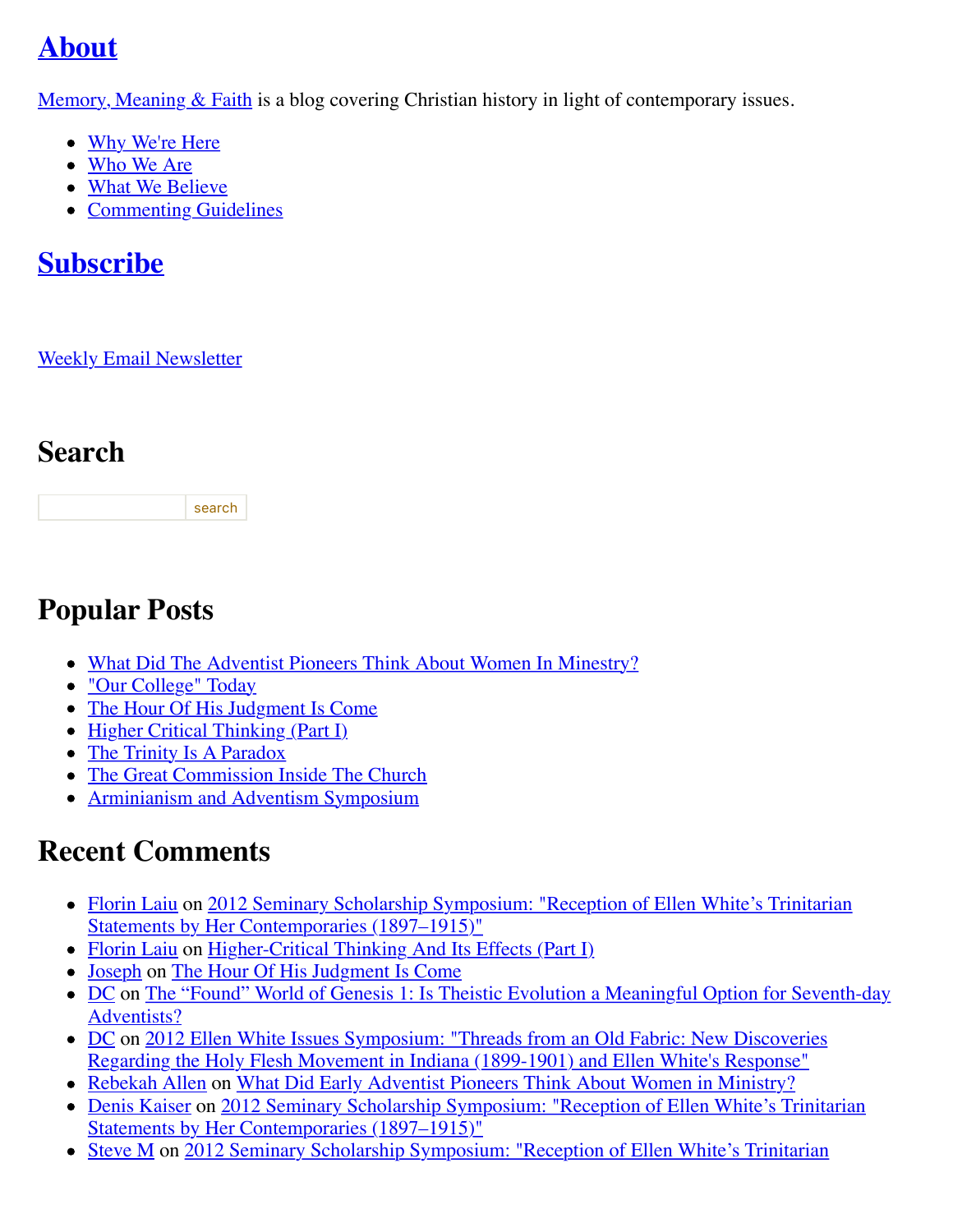[Statements by Her Contemporaries \(1897–1915\)"](http://web.archive.org/web/20120712170341/http://www.memorymeaningfaith.org/blog/2012/02/2012-seminary-scholarship-symposium-.html)

- [Dojcin Zivadinovic](http://web.archive.org/web/20120712170341/http://www.memorymeaningfaith.org/blog/2012/04/2012-ellen-whites-issues-symposium-threads-from-an-old-fabric-holy-flesh-movement-indiana.html?cid=6a01287656f488970c0168ea439e71970c#comment-6a01287656f488970c0168ea439e71970c) on 2012 Ellen White Issues Symposium: "Threads from an Old Fabric: New [Discoveries Regarding the Holy Flesh Movement in Indiana \(1899-1901\) and Ellen White's Response"](http://web.archive.org/web/20120712170341/http://www.memorymeaningfaith.org/blog/2012/04/2012-ellen-whites-issues-symposium-threads-from-an-old-fabric-holy-flesh-movement-indiana.html)
- [Nicholas Miller](http://web.archive.org/web/20120712170341/http://www.memorymeaningfaith.org/blog/2012/02/adventists-and-ecumenism-the-good-and-the-bad.html?cid=6a01287656f488970c01676529bb76970b#comment-6a01287656f488970c01676529bb76970b) on [Adventists and Ecumenism: The Good and the Bad](http://web.archive.org/web/20120712170341/http://www.memorymeaningfaith.org/blog/2012/02/adventists-and-ecumenism-the-good-and-the-bad.html)

### **[Categories](http://web.archive.org/web/20120712170341/http://www.memorymeaningfaith.org/blog/archives.html)**

- [2010 Adventist Historians' Conference](http://web.archive.org/web/20120712170341/http://www.memorymeaningfaith.org/blog/2010-adventist-historians-conference/)
- [2012 Seminary Scholarship Symposium](http://web.archive.org/web/20120712170341/http://www.memorymeaningfaith.org/blog/2012-seminary-scholarship-symposium/)
- **[Adventist Studies](http://web.archive.org/web/20120712170341/http://www.memorymeaningfaith.org/blog/adventist-studies/)**
- [Archaeology](http://web.archive.org/web/20120712170341/http://www.memorymeaningfaith.org/blog/archaeology/)
- [Arminianism and Adventism Symposium](http://web.archive.org/web/20120712170341/http://www.memorymeaningfaith.org/blog/arminianism-and-adventism-symposium/)
- [Biblical Backgrounds](http://web.archive.org/web/20120712170341/http://www.memorymeaningfaith.org/blog/biblical-backgrounds/)
- [Blog Information](http://web.archive.org/web/20120712170341/http://www.memorymeaningfaith.org/blog/blog-info/)
- [Book Review](http://web.archive.org/web/20120712170341/http://www.memorymeaningfaith.org/blog/book-review/)
- [Church and Society](http://web.archive.org/web/20120712170341/http://www.memorymeaningfaith.org/blog/church-and-society/)
- [Church History](http://web.archive.org/web/20120712170341/http://www.memorymeaningfaith.org/blog/church-history/)
- [Ellen White Symposium](http://web.archive.org/web/20120712170341/http://www.memorymeaningfaith.org/blog/ellen-white-symposium/)
- [Historical Theology](http://web.archive.org/web/20120712170341/http://www.memorymeaningfaith.org/blog/theology/)
- [History of Interpretation](http://web.archive.org/web/20120712170341/http://www.memorymeaningfaith.org/blog/history-of-interpretation/)
- [Missions and Ministry](http://web.archive.org/web/20120712170341/http://www.memorymeaningfaith.org/blog/missions-and-ministry/)
- [Philosophy of History](http://web.archive.org/web/20120712170341/http://www.memorymeaningfaith.org/blog/philosophy-of-history/)
- [Quotable](http://web.archive.org/web/20120712170341/http://www.memorymeaningfaith.org/blog/sources/)
- [Science and Theology](http://web.archive.org/web/20120712170341/http://www.memorymeaningfaith.org/blog/science-and-theology/)

### **Recent Posts**

- [2012 Ellen White Issues Symposium: "Ellen G. White on Leadership and Power"](http://web.archive.org/web/20120712170341/http://www.memorymeaningfaith.org/blog/2012/04/2012-ellen-whites-issues-symposium-white-on-leadership-and-power.html)
- [2012 Ellen White Issues Symposium: "Threads from an Old Fabric: New Discoveries Regarding the](http://web.archive.org/web/20120712170341/http://www.memorymeaningfaith.org/blog/2012/04/2012-ellen-whites-issues-symposium-threads-from-an-old-fabric-holy-flesh-movement-indiana.html) Holy Flesh Movement in Indiana (1899-1901) and Ellen White's Response"
- [2012 Ellen White Issues Symposium: "Can a Biblical Inspired Writer Use Literary Sources?"](http://web.archive.org/web/20120712170341/http://www.memorymeaningfaith.org/blog/2012/03/2012-ellen-whites-issues-symposium-inspired-writer-literary-sources.html)
- [2012 Ellen White Issues Symposium: "D. M. Canright and Inspiration: The Origin of a Crisis"](http://web.archive.org/web/20120712170341/http://www.memorymeaningfaith.org/blog/2012/03/2012-ellen-whites-issues-symposium-canright-ellen-white-inspiration-crisis.html)
- [2012 Ellen White Issues Symposium: "Ellen White and Me"](http://web.archive.org/web/20120712170341/http://www.memorymeaningfaith.org/blog/2012/03/2012-ellen-white-issues-symposium-ellen-white-and-me.html)
- [2012 Seminary Scholarship Symposium: "The Authoritative Hermeneutics in Irenaeus and Tertullian"](http://web.archive.org/web/20120712170341/http://www.memorymeaningfaith.org/blog/2012/03/2012-sss-authoritative-hermeneutics-in-irenaeus-and-tertullian.html)
- [2012 Seminary Scholarship Symposium: "Reception of Ellen White's Trinitarian Statements by Her](http://web.archive.org/web/20120712170341/http://www.memorymeaningfaith.org/blog/2012/02/2012-seminary-scholarship-symposium-.html) Contemporaries (1897–1915)"
- [2012 Seminary Scholarship Symposium: "A Theology of Music Among Sabbatarian Adventists, 1849-](http://web.archive.org/web/20120712170341/http://www.memorymeaningfaith.org/blog/2012/02/2012-sss-theology-of-music-sabbatarian-adventists-1849-1863.html) 1863"
- [Adventists and Ecumenism: The Good and the Bad](http://web.archive.org/web/20120712170341/http://www.memorymeaningfaith.org/blog/2012/02/adventists-and-ecumenism-the-good-and-the-bad.html)
- [The "Found" World of Genesis 1 Part II: How Does Science Inform Theology](http://web.archive.org/web/20120712170341/http://www.memorymeaningfaith.org/blog/2011/08/the-found-world-of-genesis-1-part-ii-science-informing-theology.html)

# **[Archives](http://web.archive.org/web/20120712170341/http://www.memorymeaningfaith.org/blog/archives.html)**

- $\bullet$  [April 2012](http://web.archive.org/web/20120712170341/http://www.memorymeaningfaith.org/blog/2012/04/index.html)
- [March 2012](http://web.archive.org/web/20120712170341/http://www.memorymeaningfaith.org/blog/2012/03/index.html)
- [February 2012](http://web.archive.org/web/20120712170341/http://www.memorymeaningfaith.org/blog/2012/02/index.html)
- [August 2011](http://web.archive.org/web/20120712170341/http://www.memorymeaningfaith.org/blog/2011/08/index.html)
- [June 2011](http://web.archive.org/web/20120712170341/http://www.memorymeaningfaith.org/blog/2011/06/index.html)